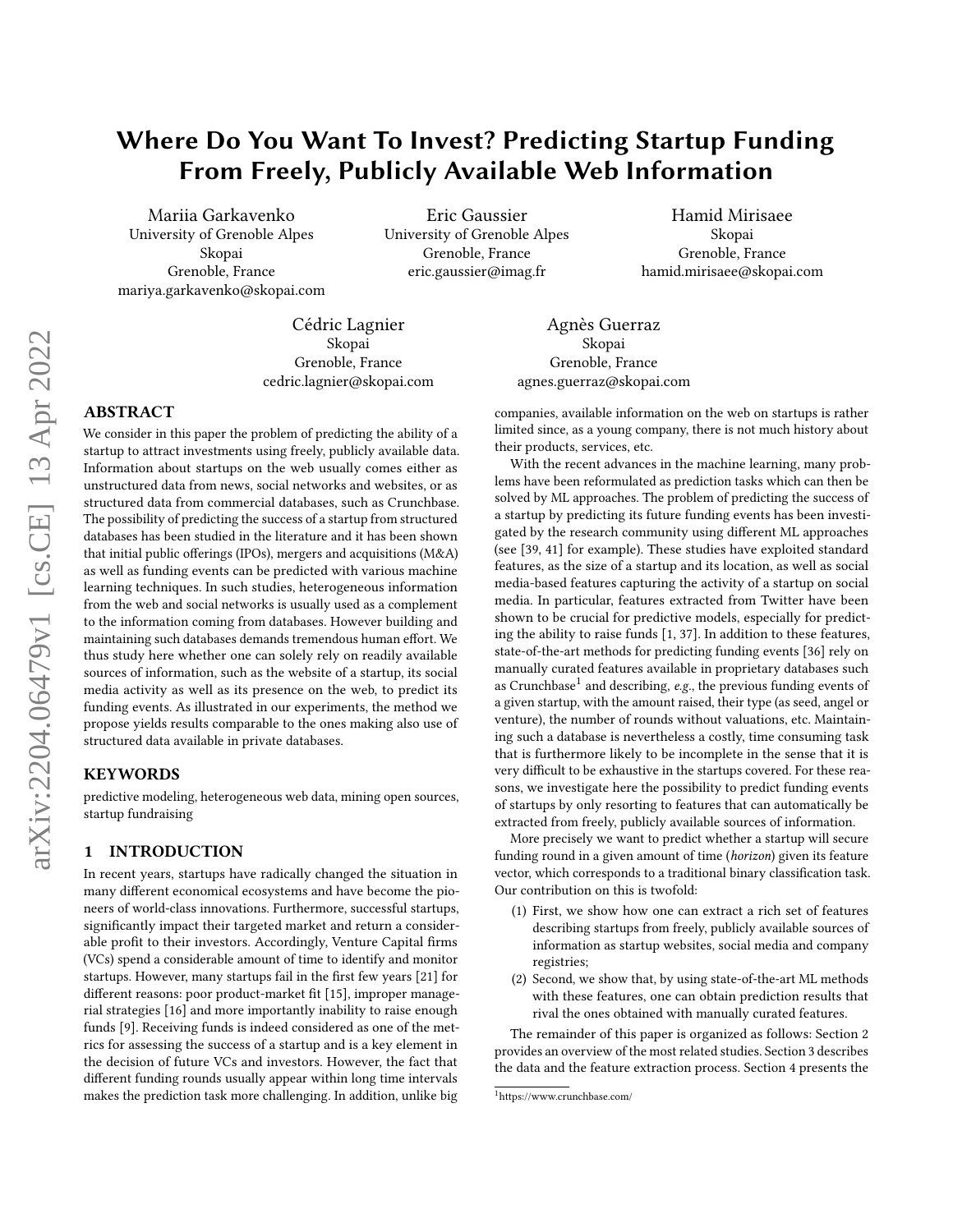ML frameworks we have investigated. Then in Section [5,](#page-5-0) in order to illustrate the effectiveness of the proposed approach, we present a set of experiments. We also report and analyze, in the same section, the results of experiments. Finally, Section [6](#page-7-0) concludes the paper.

## <span id="page-1-0"></span>2 RELATED WORK

As explained in Section [1,](#page-0-1) the pace at which startups are created and the impact that they have on economy is both new and important, and relatively few studies have investigated the problem of predicting the trajectories of startups. The work presented in [\[39\]](#page-9-4) is perhaps one of the first attempts to dive into the field of using predictive models for assessing the "success" of companies. In that work, the authors explore the prediction of Merger & Acquisition (M&A) as a metric to examine if a company should be categorized as successful or not. To do that, they consider news pertaining to companies and individuals on TechCrunch. The input space defined in this paper includes company-specific features, such as managerial and financial features, combined with topic-dependent features which have been extracted via Latent Dirichlet Allocation (LDA).

In a relatively similar work, Hunter et al. [\[20\]](#page-9-9) proposed to construct a portfolio of startups in which at least one startup achieves an exit, i.e. either gets Initial Public Offering (IPO) or is acquired by another company. The data studied in this work is principally taken from three sources: CrunchBase<sup>[2](#page-1-2)</sup>, Pitchbook<sup>[3](#page-1-3)</sup> and LinkedIn. Starting from a Brownian motion model, the authors propose to use a greedy approach to solve the "picking winners" problem. Our work differs form these two studies in that, firstly, the objective that we follow is basically prediction of funding events. Secondly, and more importantly, the data we use to train our models is publicly available, unlike LinkedIn data or VC databases, and comes from verified sources, i.e. the startups themselves, while datasets like TechCrunch can be edited by anyone.

Over the past decade, social media, in particular Twitter, have been extensively used in building ML models. Event detection, sentiment analysis and success prediction are only a few examples of Twitter-based models [\[2,](#page-9-10) [6,](#page-9-11) [29\]](#page-9-12). Likewise, in our context, as mentioned in [\[1\]](#page-9-6), Twitter can play a crucial role in survival or failure of new ventures. Given the fact that tweets are publicly available and, if written by the company itself, are usually reliable sources of information, they can be used to predict the evolution of startups.

One such study that investigates the role of social media on the success of companies is [\[41\]](#page-9-5). Therein, it is shown that the social engagement of a startup, like the number of tweets and the number of followers, has a significant correlation with its success in receiving crowdfunding. The authors further argue that, since crowdfunding is rather a new fundraising technique in which the traditional facetime approach with investors does not practically exist, the activity of a startup on social media such as Facebook and Twitter heavily boosts the odds of receiving crowdfunds. In that paper, AnglelList<sup>[4](#page-1-4)</sup> (a crowdfunding investment platform), Facebook and Twitter were chosen as data sources, where AnglelList has been used to identify the startups which received crowdfunds. To select startups, the

authors picked 4001 startups, on a snapshot of 744K, which were actively fundraising, where, after data cleaning, only 271 startups, with 11 positives, were kept to perform prediction. The data being highly imbalanced, a wide range of techniques, such as [\[5,](#page-9-13) [27,](#page-9-14) [38\]](#page-9-15), combined with a greedy feature selection algorithm were used in order to train models with better true positive rates (TPR). Through an extensive analysis, it is shown that the method presented in [\[41\]](#page-9-5) can reach an accuracy of 84% in predicting crowdfunding events. Compared to [\[41\]](#page-9-5), the present study not only exploits social media data, but also uses a series of other features to perform the fundraising prediction. As it will be shown in Section [5,](#page-5-0) these features increase the prediction performance in a significant manner.

In a more recent study and following the same line, Sharchilev et al. [\[36\]](#page-9-8) proposed a method, named Web-Based Startup Success Prediction (WBSSP), for startup success prediction. This paper is perhaps the most relevant study to ours in the literature. The goal of [\[36\]](#page-9-8) is to predict, within a period of time in the future, if a startup which already secured seed funding will get further rounds of funding or not. Their source of data, as the studies mentioned above, is CrunchBase, LinkedIn and the web. To construct the model, the authors define a feature space which is further decomposed into four categories: general, investor, team and mentions on the web. They showed that the last category, *i.e.* web-based mentions, boost the prediction performance in their proposed pipeline. In order to avoid overfitting, the learning algorithm is designed by grouping the features into sparse and dense features. The features are then passed through a set of learning methods which are then fed into a boosting method (CatBoost [\[34\]](#page-9-16)) in order to obtain the final prediction results. Eventually, the authors discussed a set of research questions, particularly the importance of each category of features and the effect of treating the sparse features differently than the dense ones.

The present work differs from [\[36\]](#page-9-8) in two important aspects: first, we rely on features that can be extracted from freely, publicly available information that does not require costly, manual development and maintenance; second, we rely on simple machine learning models that can be easily implemented and reproduced. Overall, the features we rely on are simpler to extract, the prediction models we use easier to develop and the results we obtain at least as good as the ones presented in [\[36\]](#page-9-8).

## <span id="page-1-1"></span>3 DATA COLLECTION

In this section, we describe in detail the process of collecting the data required to solve the prediction task. The first step in this process is to build a list of the startups for analysis, along with the links to their websites. To do that, one can use any sufficiently large list of startups available on the web. In our case, we gathered 22K startups from multiple sources, such as hubs, investors and conferences, across the world. Once having collected the list of the startups websites, we extract information from the following sources:

- Startup's own website,
- $\bullet$  Twitter API<sup>[5](#page-1-5)</sup>,
- Google search API<sup>[6](#page-1-6)</sup>,

<span id="page-1-2"></span><sup>2</sup><https://www.crunchbase.com/>

<span id="page-1-3"></span><sup>3</sup><https://pitchbook.com/>

<span id="page-1-4"></span><sup>4</sup><https://angel.co/>

<span id="page-1-6"></span><span id="page-1-5"></span><sup>&</sup>lt;sup>5</sup><https://developer.twitter.com> <sup>6</sup><https://developers.google.com/>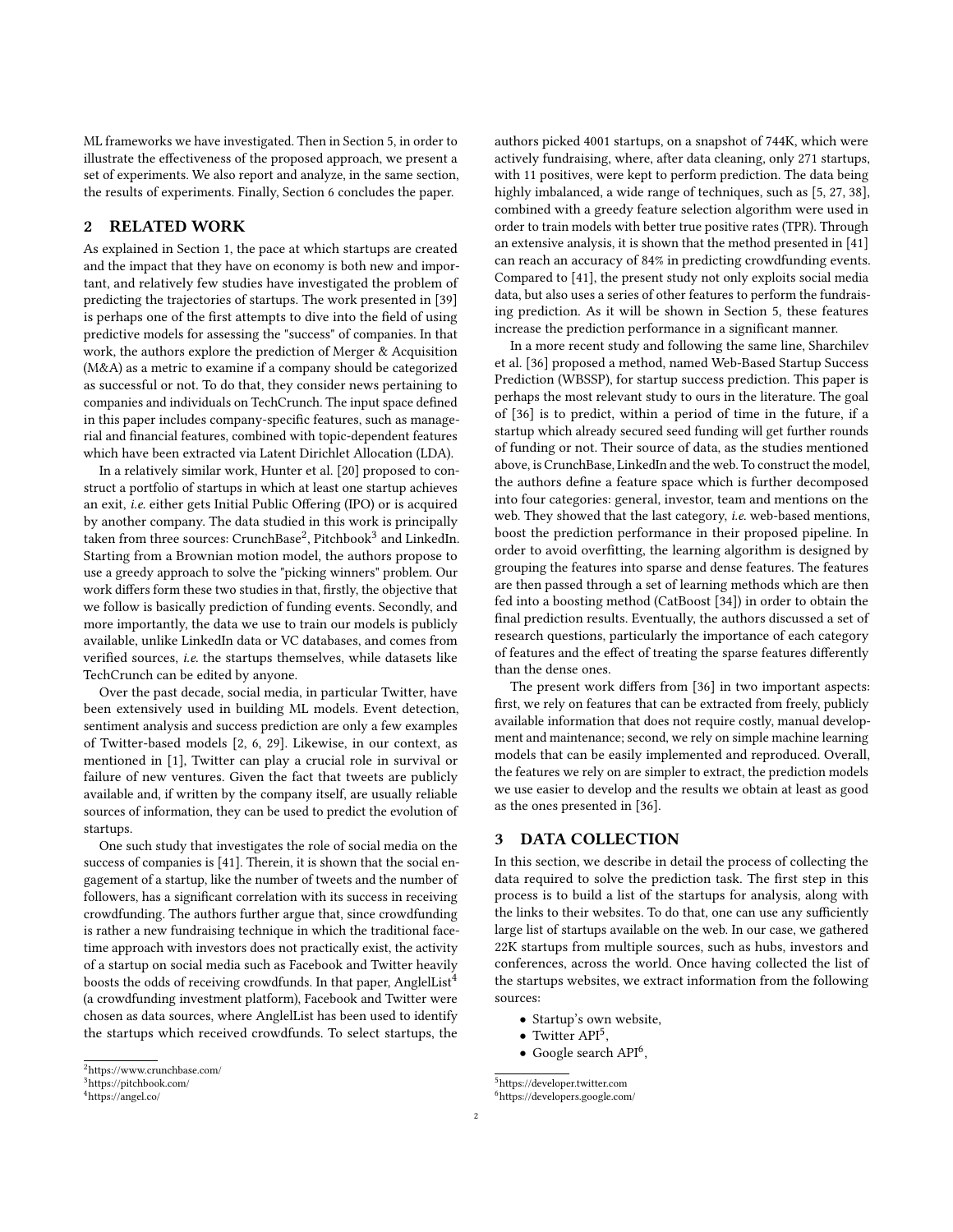<span id="page-2-2"></span>

Figure 1: Geographical distribution of the top-10 countries in our dataset.

• Country-specific registration data on companies (e.g. Infogreffe $\rm ^7)$  $\rm ^7)$  $\rm ^7)$  containing information about firms, such as the office locations and number of employees.<sup>[8](#page-2-1)</sup>

Distinguishing feature of our dataset is its geographical variety of the companies. While most of the previous works focus on the startups from the USA[\[16,](#page-9-2) [41\]](#page-9-5), we analyze the startups all across the world with a slight focus on Europe. Figure [1](#page-2-2) illustrates the distribution of top-10 countries in our dataset.

### 3.1 Features

Once the data from the above sources has been collected, one need to extract a proper set of features in order to define a space where the prediction task can be done efficiently. Below, we describe four categories of features that we extracted, along with the intuitions behind, from the web for the purpose of startup success prediction.

3.1.1 General features. The following features are considered as the core information about startups:

- Country of origin,
- Age,
- Number of employees,
- Number of offices,
- Number of people featured on Team page of startup's website.

Importance of these features for the task of fundraising prediction is quite obvious: venture's evolution in different countries varies. Age as well as the number of employees and offices characterize different stages of startup evolution and the properties of fundraising process strongly depend on the stage of the venture.

The country of the startup's origin is extracted from the address pages on the company website. We use statistical methods to infer which country is the most likely the country of the company. To do that, we employ regular expressions to extract phone numbers (via country codes), then simply look around the phone number, in a fixed window size, to find the country. The country with the most occurrence is then taken as the country of origin and (in case of ties no country is selected).

To infer the age of the startup, we simply use its creation date. Most countries give public access to a registry of all companies, in

<span id="page-2-0"></span><sup>7</sup><https://www.infogreffe.com>

which one can usually find the creation date. Another heuristic we use is to infer the creation date from the dates of the creation of different media from the company: website and the social media. In case of different createion dates identified by the two previously mentioned sources, the older date is taken as the creation date. According to our observations, in the context of startups, this is in most cases a very good approximation of creation date: in 28% of cases, it return the correct creation date and in 72% of cases, it returns a creation date with maximum of two years shift.

The number of people featured on Team page of startup's website is extracted as follows: usually the team page follows a repeating template containing information about every person (name, role, social media links, picture, etc). We find and extract this repeating template and then use statistical methods to verify that it corresponds to people names, job functions, etc. Finally, information about the number of employees and offices is extracted from the country-specific databases.[8](#page-2-1)

3.1.2 Financial features. History of startup's previous funding rounds is evidently an important factor for predicting future fundraising as different fundraising rounds happen usually with similar patents w.r.t. the previous rounds secured by the startup. The process of detecting funding events for startups is described in Section [3.2.](#page-3-0) In this work, we propose to extract the following features to summarize the financial history of a startup:

- Total number of previously secured funding rounds,
- Last fundraising amount,
- Mean and maximal amount of previously secured rounds,
- Time since the last secured round.

3.1.3 Google search results features. In [\[36\]](#page-9-8), the authors have shown that a highly useful set of features for the task of the startup success prediction can be extracted from crawling of the observable web for the startup presence. For the purpose of extraction of these features, the authors analyze the data from Yandex $^9$  $^9$ , a major Russian search engine. For each startup, they count the number of references to the startup's website on the webpages from different domains. This data, however, is not easily accessible by ordinary web users.

Accordingly, in the present study, similar information using more widely available tools has been extracted, in particular Google search API. For each startup, search results with a date within a year preceding the start of prediction period have been analyzed. Given a startup name and a date range, a query to Google API is made and irrelevant results were filtered in order to perform the analysis of domains frequencies similar to [\[36\]](#page-9-8). In order to exclude irrelevant results, we check whether the snippet of a search result contains the startup's name or not. Since the purpose of this work is to build models with entirely free tools, we constrain ourselves to the amount of queries available with the Google Cloud Platform Free Tier  $^{10}$  $^{10}$  $^{10}$ . Therefore, we obtain only top 10 results for a given startup name and a date range. The following statistics are then extracted form these search results:

• Number of relevant results: we assume that result is related to startup only if a snippet of result contains the startup's name,

<span id="page-2-3"></span><sup>9</sup><https://yandex.ru>

<span id="page-2-1"></span><sup>8</sup>The complete list can be found in the Appendix [A.](#page-10-0)

<span id="page-2-4"></span><sup>10</sup><https://cloud.google.com/free/docs/gcp-free-tier>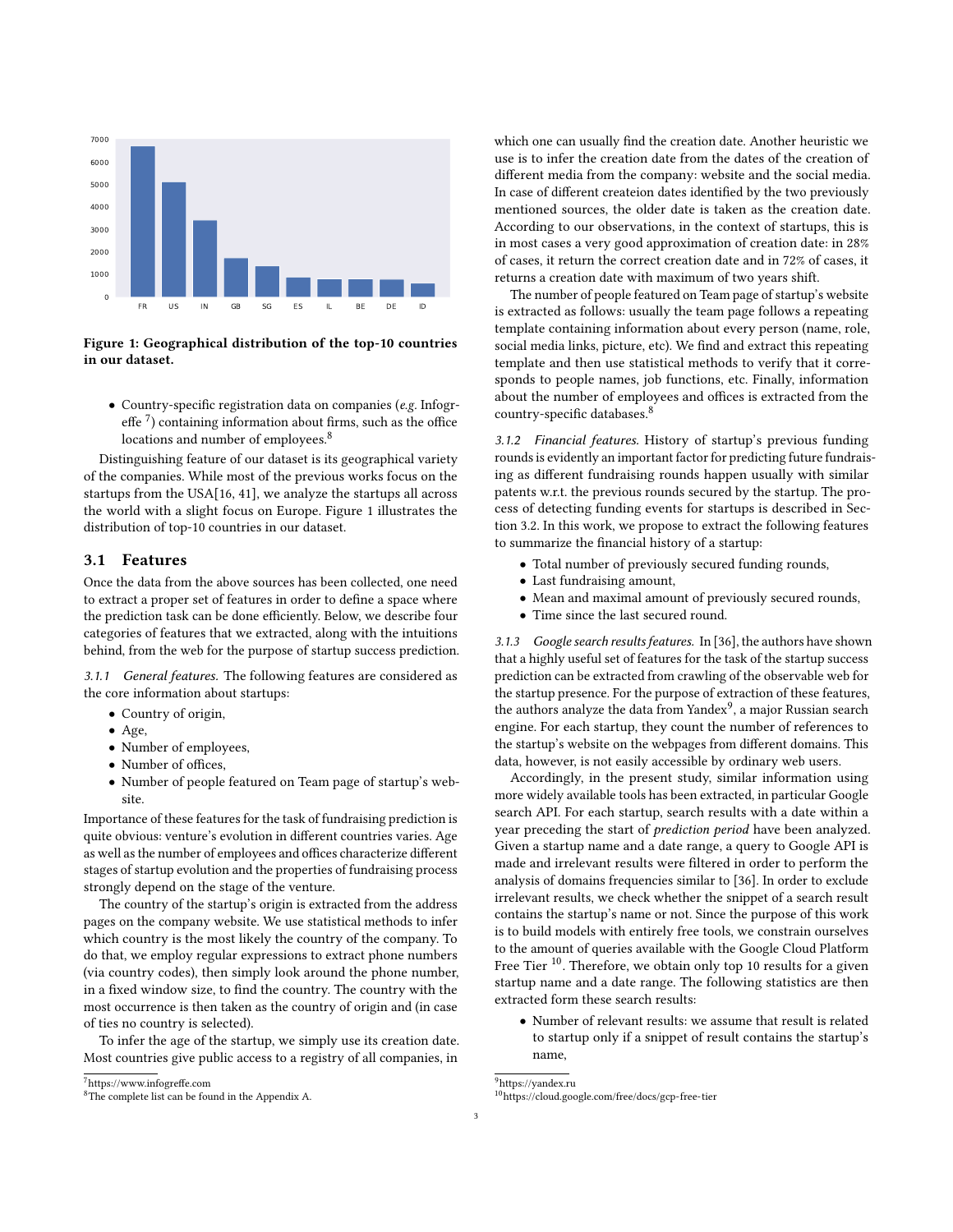#### Table 1: Startup features used in this study.

<span id="page-3-1"></span>

| Name                       | Description                                                                       | Type        | Sparse       |
|----------------------------|-----------------------------------------------------------------------------------|-------------|--------------|
| Country                    | Country of a startup's origin                                                     |             | $\mathbf{x}$ |
| Age                        | Age of a startup                                                                  | Numeric     | $\mathbf{x}$ |
| Number of employees        | Official number of employees                                                      | Numeric     | X            |
| Number of offices          | Official number of offices                                                        | Numeric     | X            |
| People on team page        | Number of people featured on Team page of a startup's website                     | Numeric     | X            |
| N previous rounds          | Total number of previously secured funding rounds                                 | Numeric     | $\mathbf x$  |
| Last fundraising amount    | The amount of money secured in the last funding round                             | Numeric     | X            |
| Time since fundraising     | Days since the last detected funding round                                        | Numeric     | X            |
| Mean fundraising amount    | Mean size of previously secured funding rounds                                    | Numeric     | X            |
| Maximal fundraising amount | Size of the biggest previous funding round                                        | Numeric     | X            |
| Social media accounts      | Does a startup have an account in Facebook/Linkedin/Instagram/Youtube or          | Binary      | $\mathbf x$  |
|                            | blog on its own website?                                                          |             |              |
| Twitter statistics         | Number of tweets and mean/max likes and retweets obtained for each month          | Numeric     | X            |
|                            | during the last year                                                              |             |              |
| Twitter lingual statistics | Modal language of user tweets in each month during the last year                  | Categorical | X            |
| Twitter hashtags           | How many times a startup used each of the most popular 500 hashtags among         | Numeric     |              |
|                            | startups during the last year                                                     |             |              |
| Number of relevant results | Number of pages relevant to the startup in the first 10 result from Google search | Numeric     | X            |
| Total results              | Total number of results reported by Google                                        | Numeric     | X            |
| Domains                    | Number of results from each of 500 most popular domains (only top 10 Google       | Numeric     |              |
|                            | search results are analyzed)                                                      |             |              |
|                            |                                                                                   |             | Categorical  |

- Total number of results as reported by Google,
- Number of search results from each of 500 domains popular domains.

For the latter, we simply sort all the domains appearing in the results based on the number of times they contain the name of startups under investigation. We then take the top 500 domains. The intuition is to take the domains which are more likely to talk about startups and, as a result, reduce the amount of noise in our feature space.

3.1.4 Social networks presence features. Over the last two decades, the impact of social networks on different social, economic and political processes became remarkable. Given the fact that for a startup it is crucial to reach the potential audience via social media, this category of features can heavily impact the prediction performance. One can note such impacts in the investigations done in the literature such as [\[41\]](#page-9-5) which highlighted the importance of social media presence for a crowdfunding success of a startup. We use here, first, a set of social media features that are binary and indicate whether a startup has an account in several popular social media:

- Facebook,
- Instagram,
- Linkedin,
- YouTube,
- Twitter,
- Blog on the startup own website.

This information is extracted with a simple script that searches for social network buttons on a website of a startup. The second set of features extracted from social media corresponds to statistical information of a startup's website:

- Number of people that give reference to their Linkedin account on the team page of the startup,
- Number of entries in blog during the last year.

These two features indicate the willingness of the startup to appear in the social media and to be visible and followed by others.

Because of the important presence of startups on Twitter and since information from Twitter is readily available (contrary to other social media like Facebook and LinkeIn), we also extract features that describe the activity of each startup on this particular social media in the year the precedes the year for which funding events are predicted:

- Aggregated monthly startup's Twitter account statistics for the last year including: number of posted tweets, mean/max number of likes and retweets of user's tweets; modal language of user tweets,
- total number of different users that mention startup's account in their tweets during the last year,
- Information about hashtags used by the startup: a) for all startups, we collect their last 2300 tweets from which we establish a list of the 500 most frequently used hastags; each startup is then represented as a 500-dimensional vector the dimensions of which correspond to the number of times the startup used the hashtag during the last year.

Table [1](#page-3-1) summarizes the features explained above. The type of each feature (categorical or numerical) as well as its nature (sparse or dense) are also illustrated in the two rightmost columns.

## <span id="page-3-0"></span>3.2 Data labeling

Another challenge in solving the task of predicting startup success from open sources is labeling the data. While commercial databases often contain dates of funding events where amounts are usually extracted manually by human experts, we aim to automatically detect startups fundraising from news and Twitter. For this purpose,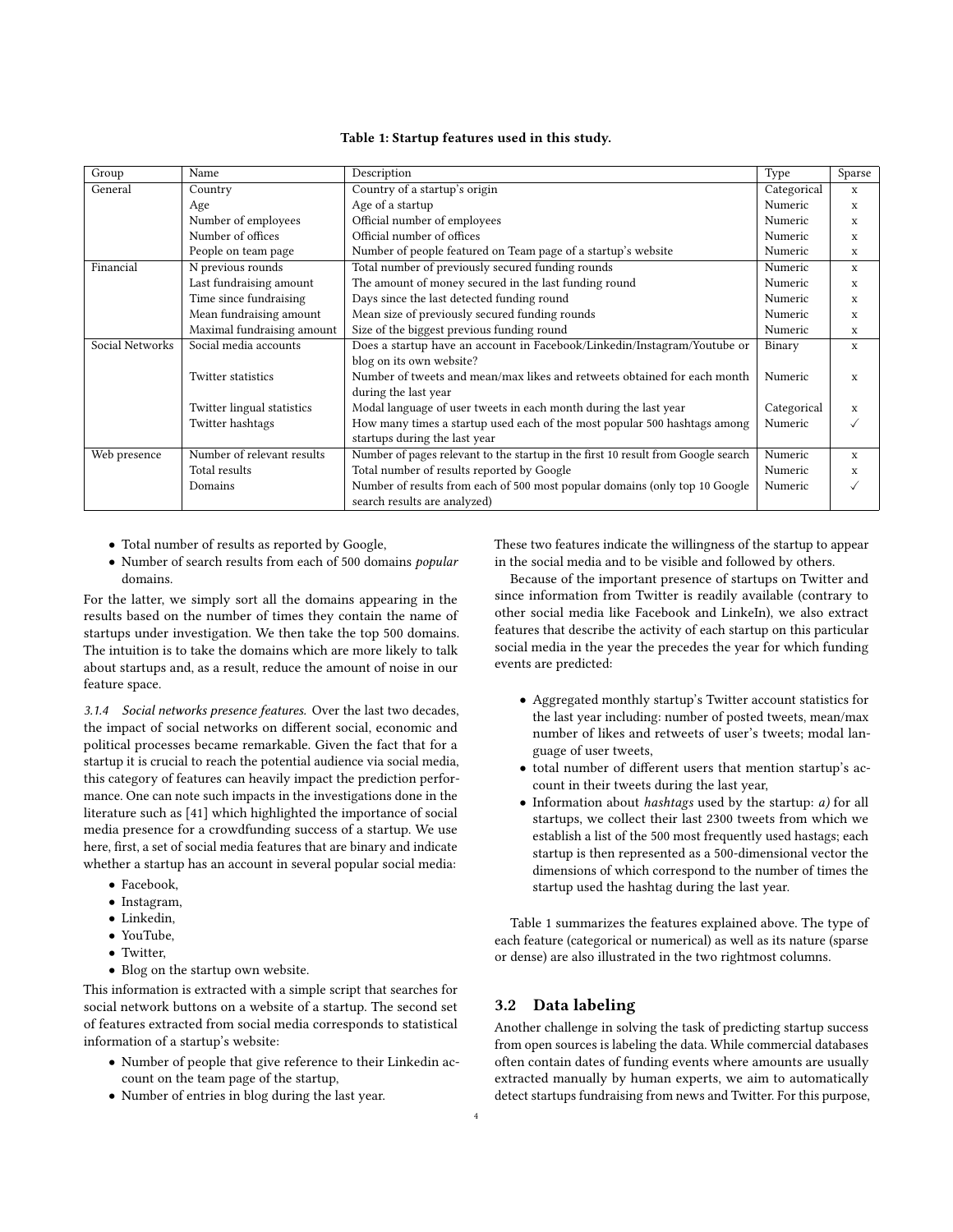t1 Talentoday Retweeted

<span id="page-4-3"></span>

RT @RudeBaguette: Career guidance solution Talentoday announces \$1.4 million seed round

wp.me/p2OgMk-73O

9:29 AM · Oct 17, 2014 · Twitter Web Client

Figure 2: Illustration of the funding extraction algorithm: detected money amount and startup name are shown in boxes; fundraising verb is underlined.

we subscribed to RSS feeds for a large set of news websites focused on startups.<sup>[11](#page-4-1)</sup>

For each sentence in tweets and news headlines, we proceed as follows:

- (1) identify money amounts using regular expressions (ex: \$5M).
- (2) identify mentions of known startup using either startup names or Twitter screen names.
- (3) retain as a candidate funding event the startup mention and money amount if they are separate as a fundraising verbs $^{12}$  $^{12}$  $^{12}$ .
- (4) merge candidate funding events if they occur within a threemonth period as given by the tweet or news date.

An example of this approach is illustrated in Figure [2](#page-4-3) where the verb is underlined in purple, and startup name and the amount are shown in orange and green boxes respectively.

This algorithm, despite its simplicity, is able to extract a surprisingly large amount of funding events. Indeed, we were able to detect 9139 funding events that took place during the last 5 years corresponding to an average of about 7% startups securing a funding event each year.

This said, the above algorithm may falsely assign funding events to startups. For example, in particular when there are several startups with similar names. In order to estimate the error rate in the detected funding events, we sampled 200 funding events detected by our algorithm and manually checked if they were correct or not. We found 17 false funding events, i.e. meaning that the rate of false positives amounts to 8.5%.

Another problem is that not all funding events are identified as funding events can be reported in different ways. In addition, it is worth noticing that information about some of the funding rounds is held private and, therefore, cannot be extracted. In order to estimate the number of funding events not identified by our algorithm, we randomly sampled 200 startups for which we did not find a funding event in a chosen one-year time period and found that 12 of them (i.e. 6%) actually raised money.

#### <span id="page-4-0"></span>4 PREDICTION MODELS

In this section, we describe the machine learning frameworks we explored to predict new funding events.

## <span id="page-4-5"></span>4.1 Positive-Unlabeled setting

The procedure of data labeling that we proposed in [3.2](#page-3-0) does not include assigning negative labels to the startups. Thus, it might be natural to consider our problem in the context of Positive-Unlabeled (PU) learning[\[4\]](#page-9-17).

PU learning is a field of machine learning that studies the principles of training a binary classifier in a case when some positive objects are labeled as positive while the majority of objects does not have any label and consists of objects of both classes. The PU learning methods can generally be divided into two categories. The first one aims to find true negatives in the data and then perform normal binary classification [\[30\]](#page-9-18) [\[28\]](#page-9-19). The second category aims to modify the loss function to account for the PU setting. [\[13\]](#page-9-20) first proposed to treat unlabeled data as weighted positive and negative data mixture. [\[11\]](#page-9-21) introduced the approach described below.

Let  $X \in \mathbb{R}^d$  and  $Y \in \{\pm 1\}$   $(d \in \mathbb{N})$  denote the input and output random variables,  $p_p(x) = p(x|Y = +1)$  and  $p_n(x) = p(x|Y = -1)$ be the positive and negative marginals,  $\pi_p = p(Y = +1)$  and  $\pi_n =$  $p(Y = -1) = 1 - \pi_p$  stand for class-prior probabilities.

For classification task the empirical risk  $\hat{R}$  is minimized, which can be decomposed into empirical risk on positive and negative examples:

$$
\hat{R} = \pi_p \hat{R}_p^- + \pi_n \hat{R}_p^+ \tag{1}
$$

Given the loss function  $l$  and the decision function  $d$  one can estimate  $\hat{R}_p^+ = (1/n_p) \sum_{i=0}^{n_p} l(g(x_i^p))$  $_{i}^{p}$ ), +1). The difficulty of PU learning is the lack of data sampled from  $p_n(x) = p(x | Y = -1)$ , therefore it is not possible to use estimate  $\hat{R}_n^- = (1/n_n) \sum_{i=0}^{n_n} l(g(x_i^n), -1)$ . However, the following approximation can be used:

<span id="page-4-4"></span>
$$
p(x) = \pi_n p_n(x) + \pi_p p_p(x) \tag{2}
$$

$$
\pi_n p_n(x) = p(x) - \pi_p p_p(x) \tag{3}
$$

$$
\pi_n \hat{R}_n^- = \hat{R}_U^- - \pi_p \hat{R}_p^-
$$
  
=  $(1/n_u) \sum_{i=1}^{n_u} l(g(x_i^u), -1) - \pi_p(1/n_p) \sum_{i=1}^{n_p} l(g(x_i^p), -1)$  (4)

$$
\hat{R}(g) = \pi_p \hat{R}_p^+ + \hat{R}_U^- - \pi_p \hat{R}_p^-
$$
\n
$$
= \pi_p (1/n_p) \sum_{i=1}^{n_p} l(g(x_i^p), +1)
$$
\n
$$
+ (1/n_u) \sum_{i=1}^{n_u} l(g(x_i^u), -1) - \pi_p (1/n_p) \sum_{i=1}^{n_p} l(g(x_i^p), -1)
$$
\n(5)

In [\[25\]](#page-9-22) the authors propose to modify the loss to make it more suitable to neural networks. They note that the theoretical guaranties obtained for the method in [\[11\]](#page-9-21) need an assumption on the Rademacher complexity[\[32\]](#page-9-23), which does not hold for the neural networks. At the same time they show that in practice neural networks overfit while trying to make the term  $\pi_p(1/n_p) \sum_{i=1}^{n_p} l(g(x_i^p))$  $_{i}^{p}$ ), -1) as

<span id="page-4-1"></span> $\frac{11}{11}$ Some examples are given in Appendix [B.](#page-10-1) The exhaustive list countains several thousands of entries.

<span id="page-4-2"></span><sup>12</sup>The complete list: raise, take, get, grab, score, secure, receive, close, announce, complete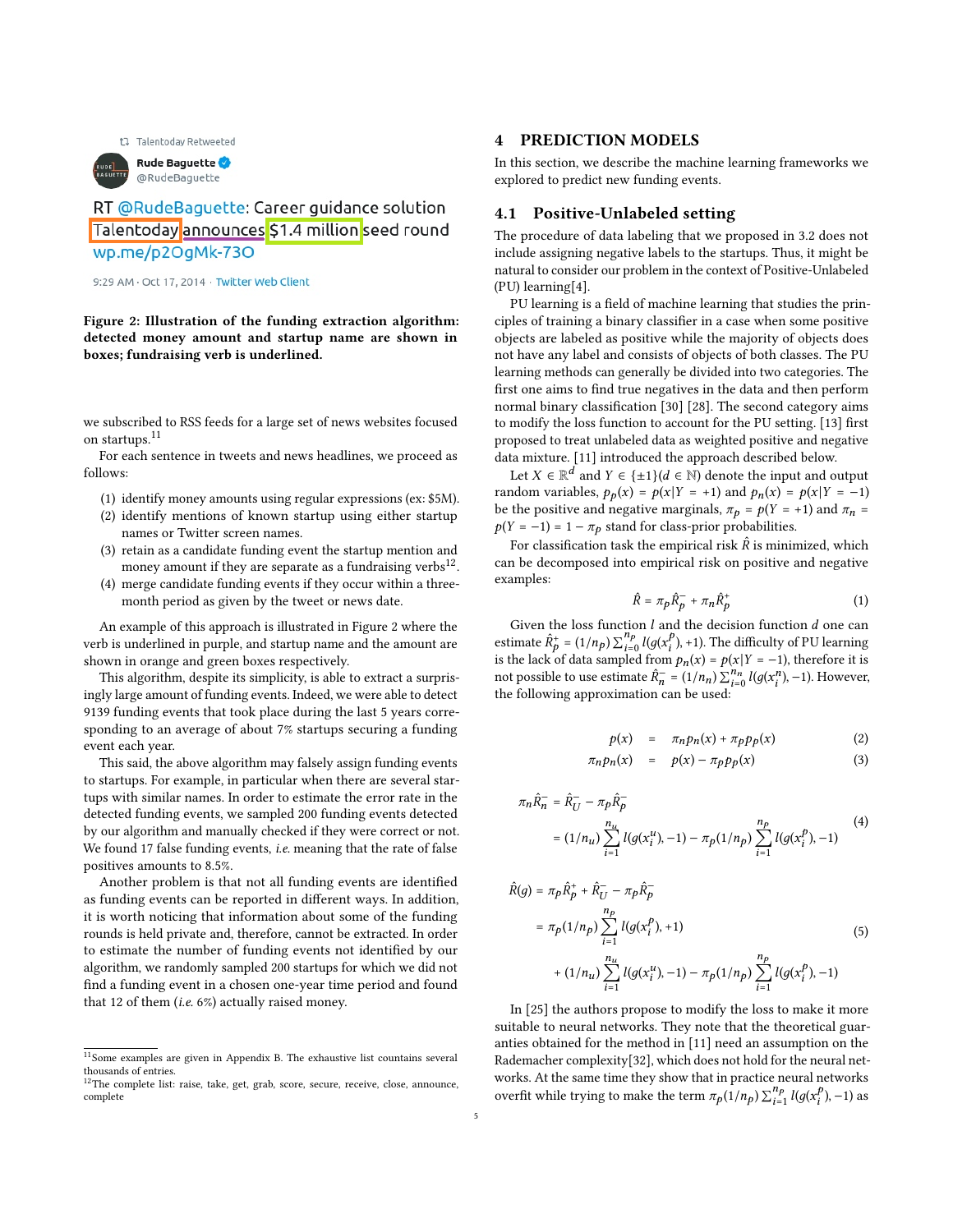large as possible to get negative loss. They propose simple modification of loss to mitigate the problem:

$$
\hat{R}(g) = \pi_p \hat{R}_p^+ + \max(\hat{R}_U^- - \pi_p \hat{R}_p^-, 0)
$$
 (6)

In our work we apply this modification called Positive-Unlabeled Learning with Non-Negative Risk Estimator(nnPU) in order to see whether it is beneficial compared to the standard binary classification. To this end we construct a multilayer perceptron and train it on our dataset  $a$ ) with the standard sigmoid loss and  $b$ ) with the loss proposed in [\[25\]](#page-9-22).

Another approach to PU learning that we applied to our data is Positive Unlabeled AUC Optimization [\[35\]](#page-9-24). In the standard binary classification AUC for a classifier  $q$  is defined as:

$$
AUC(g) = \mathbb{E}_p[\mathbb{E}_n[I(g(x^P) \ge g(x^N))]] \tag{7}
$$

where  $\mathbb{E}_p$  and  $\mathbb{E}_n$  are the expectations over  $p_p(x)$  and  $p_n(x)$ , respectively.  $I()$  stands for the indicator function.

In practice a composite classifier  $f(x, x') = g(x) - g(x')$  can be trained by minimizing the empirical AUC risk [\[19\]](#page-9-25) [\[10\]](#page-9-26) defined as:

$$
\hat{R}(f) = \frac{1}{n_{P}n_{N}} \sum_{i=1}^{n_{P}} \sum_{j=1}^{n_{N}} l(f(x_{i}^{P}, x_{j}^{N}))
$$
(8)

where  $l(m)$  is a surrogate loss.

Using formula [2](#page-4-4) in [\[35\]](#page-9-24) the authors propose the following expression for AUC risk in PU setting:

$$
\hat{R}_{PU}(f) = \frac{1}{\pi_n n_p n_U} \sum_{i=1}^{n_P} \sum_{j=1}^{n_U} l(f(x_i^P, x_j^U))
$$
\n
$$
- \frac{1}{\pi_n n_p (n_P - 1)} \sum_{i=1}^{n_P} \sum_{i'=1}^{n_P} l(f(x_i^P, x_{i'}^P)) + \frac{\pi_p}{\pi_n (n_P - 1)}
$$
\n(9)

and further construct a kernel based method that efficiently optimizes the given PU risk. In our work we use the authors original implementation of this method in python available on GitHub  $^{13}$  $^{13}$  $^{13}$ to solve the task of startup success prediction.

## <span id="page-5-2"></span>4.2 Positive-Negative setting

Despite the arguments in favor of PU setting for our task, there are also several factors that incline us to give preference to the traditional binary classification setup, referred to as PN for Positive-Negative(PN), which consists in treating the startups for which we could not detect funding events as negative examples. The most important one is that currently the PU setting is rather restrictive in terms of available algorithms. The proposed modifications of the loss function make the loss either non-convex [\[11\]](#page-9-21) [\[25\]](#page-9-22) or non smooth [\[12\]](#page-9-27) which impedes their use with the algorithms relying on the second order optimization techniques. Another point is that the theoretical results for the PU learning are obtained with assumption that the objects labeled as positives are always positive. At the same time in our dataset, as discussed in [3.2](#page-3-0) the share of falsely assigned funding events is estimated to be around 9%. The last consideration is that due to the class imbalance in our dataset, treating all the unlabeled objects as negative might be less harmful than in class-balanced PU setting.

For the given reasons we performed a series of experiments in traditional binary classification settings. We tested the performance of the most widely used machine learning models such as Logistic Regression, Random Forest, and a recent gradient boosting algorithm with support of categorical variables called CatBoost [\[34\]](#page-9-16). In the preliminary experiments, we also compared different popular gradient boosting algorithms CatBoost [\[34\]](#page-9-16), XGBoost [\[7\]](#page-9-28) and LightGBM [\[24\]](#page-9-29) and found that they yield similar performance on our dataset. Therefore, we only report the results obtained with CatBoost. As discussed in [4.1](#page-4-5) in order to study the impact of nnPU loss modification we also trained a neural network in traditional binary classification setting. We also did our best to reproduce the approach WBSSP introduced in [\[36\]](#page-9-8). Since this algorithm is very specific to the dataset for which it was developed *i.e.* it specifies which exact feature should go to which logistic regression group, it is impossible to exactly reproduce it for a dataset with a very different set of features. However, we followed the general idea and built logistic regression models on semantic groups of features, and then built a CatBoost model using logistic regressions as features in addition to non-sparse initial features of the dataset. The details for about semantic groups of features as well as the information about sparsity can be found in table [1.](#page-3-1)

## <span id="page-5-0"></span>5 EVALUATION

In this section, we detail the experiments conducted to assess the effectiveness of the proposed model. We also investigate the effectiveness of the PU framework (see Section [4\)](#page-4-0), in addition to an extensive discussion on the importance of (set of) features.

## 5.1 Data split and metrics

Our algorithm of populating train and test sets is identical to the one described in [\[36\]](#page-9-8): we design a function that, given a name of a startup and a date  $d$ , extracts the feature vector  $X$  of the startup using only the information available before the date  $d$  (e.g. previous funding events, earlier activity on social networks etc.). Another function, given a name of a startup and a date  $d$ , returns the binary label – whether a funding event was detected for the startup in a year since the date  $d$ . For  $d \in \{01-09-2014, 01-09-2015, 01-09-2016,$ 01-09-2017 }, we extract  $(X, y)$  pairs for each startup in the list and populate train set. For  $d = 01-09-2018$  the extracted pairs go to test set.

To evaluate our results, we use the area under the ROC curve (AUC) [\[14\]](#page-9-30), which illustrates the behavior of the prediction w.r.t. True Positive Rate (TPR) and False Positive Rate (FPR) at different points, and has been used in a vast variety of tasks to assess the classification performance [\[17,](#page-9-31) [26\]](#page-9-32). It furthermore can properly assess the effectiveness of classification models in the presence of noisy labels as well as in the case of imbalanced classes [\[18,](#page-9-33) [40\]](#page-9-34). On top of that, we adopt the same strategy as [\[36\]](#page-9-8) and used the F-score with  $\beta$  = 0.1 in order to have a more significant impact of precision and, more importantly, to be able to compare with the results presented in [\[36\]](#page-9-8). We also assess the performance of the models via precision on the top 100 ( $P@100$ ) and on the top 200  $(P@200)$  results.

As discussed in Section [3.2,](#page-3-0) label extracted by our method are sometimes incorrect. In [\[23\]](#page-9-35), the authors proposed a way to estimate

<span id="page-5-1"></span><sup>13</sup><https://github.com/t-sakai-kure/pywsl>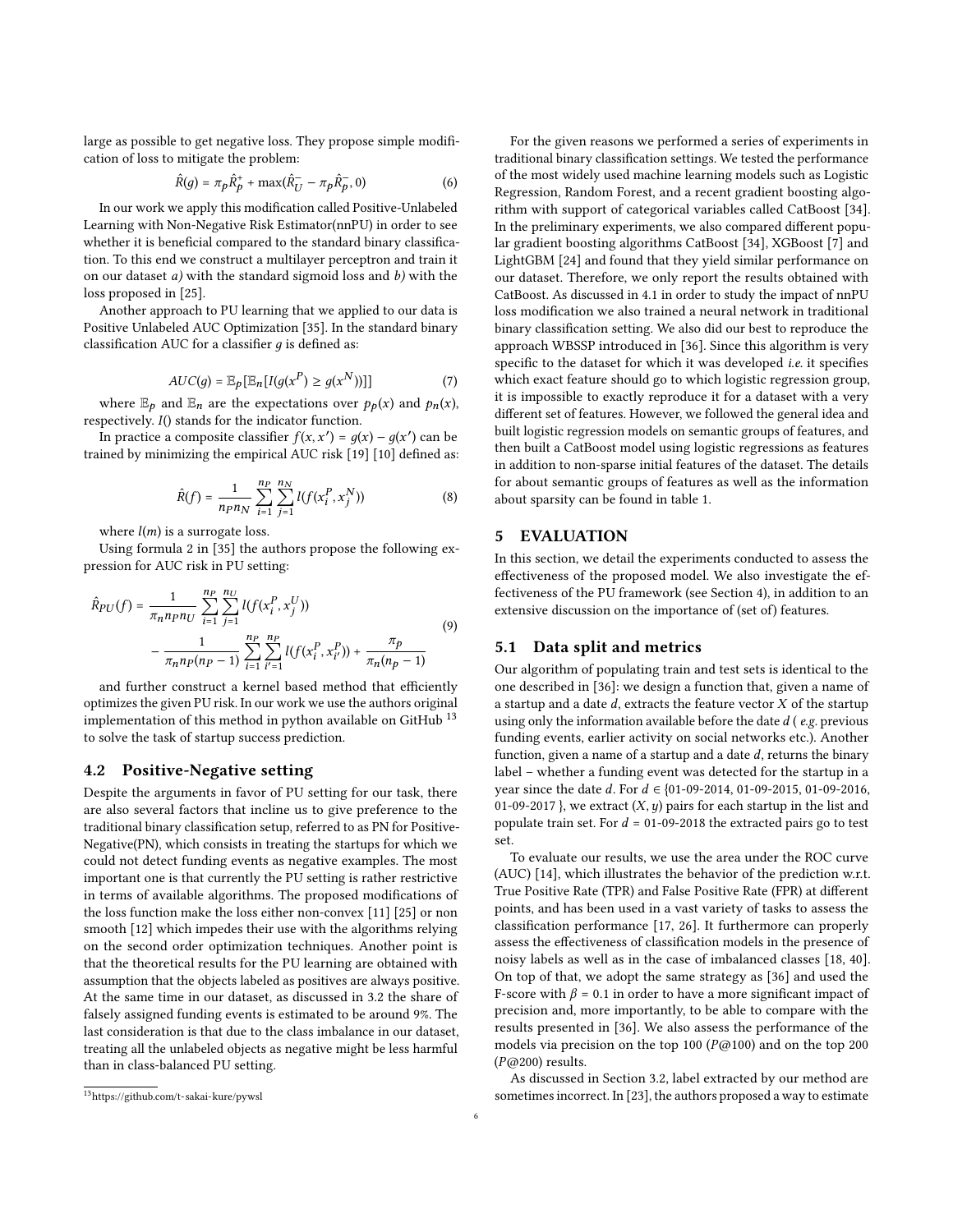<span id="page-6-1"></span>Table 2: PU setting. The upper part of the table illustrated the neural network approaches and the lower part shows the direct optimization of AUC from [\[35\]](#page-9-24). Neural networks are trained with 10 random seeds, mean and std. reported.

| Loss function     | P@100      | $F_{0,1}$ (a) 100 | P@200      | $F_{0.1}$ @ 200 | ROC-AUC       |
|-------------------|------------|-------------------|------------|-----------------|---------------|
|                   |            |                   |            |                 | raw/corrected |
| Standard $\sigma$ | 0.26(0.02) | 0.22(0.01)        | 0.24(0.01) | 0.22(0.01)      | 0.78(0.01)    |
|                   |            |                   |            |                 | 0.83(0.01)    |
| nnPIJ             | 0.27(0.01) | 0.22(0.01)        | 0.25(0.01) | 0.23(0.01)      | 0.79(0.01)    |
|                   |            |                   |            |                 | 0.84(0.01)    |
| PU-AUC            | 0.45       | 0.38              | 0.43       | 0.39            | 0.82/0.87     |

binary classifier performance in PU setting. They theoretically show, that if  $f_1$  and  $f_2$  are the distributions of the positive and negative objects, the unlabeled examples are drawn from the distribution  $f(x) = \alpha f_1(x) + (1 - \alpha)f_0(x)$  and the labeled examples come from the distribution  $g(x) = \beta f_1(x) + (1 - \beta)f_0(x)$  the true AUC of a classifier can be recovered from the obtained on the noisy labels  $\mathrm{AUC}^{pu}$  with the following formula:

<span id="page-6-0"></span>
$$
AUC = \frac{AUC^{pu} - \frac{1 - (\beta - \alpha)}{2}}{\beta - \alpha}
$$
 (10)

where  $\alpha$  and  $\beta$  are related to the amount of noise in the labels. As described in Section [3.2,](#page-3-0) for our dataset, we experimentally estimate  $\alpha$  = 0.06, since 6% of the startups, for which we did not identify funding events, i.e. unlabeled startups actually received money, and  $\beta$  = 1 – 0.085 = 0.915, since there exists 8.5% of falsely detected funding events. Therefore, for all our experiments, we report both raw value of AUC and the AUC value corrected according to the Equation [\(10\)](#page-6-0).

## 5.2 Positive-Unlabeled results

As discussed in Section [4.1,](#page-4-5) we conducted some experiments in order to find out whether the PU learning can be beneficial compared to the traditional binary classification setting or not. To this end, we constructed a multilayer perceptron (MLP) model with two hidden layers of size 100 and had it trained with learning rate 0.0001 and batch size of 1000 for 5 epochs. As mentioned in Section [4.1,](#page-4-5) we first run the network with a standard sigmoid  $(\sigma)$  loss function, and then with the PU modified loss function (Non-Negative Risk Estimator) that has been presented in [\[25\]](#page-9-22), a method we refer to as nnPU. Finally we investigated the kernel-based approach explained in [\[35\]](#page-9-24), referred to as PU-AUC hereafter.

Table [2](#page-6-1) illustrates the results of these experiments. The upper part shows the two neural network methods while the last line is separated from the rest as the objective function is different. The first observation one can make is that among the neural network methods, the one based on PU yields better results. Indeed, according to a Wilcoxon rank test, it is significantly better with  $p < 0.05$ for P@200 and F@200, and with  $p < 0.01$  for ROC - AUC. In addition, the best results are obtained with PU-AUC that significantly outperforms all the other methods on all metrics at  $p < 0.01$ . It is however hard to say whether the difference should be attributed to the modification of the loss function for imbalanced dataset or to the different nature of the base algorithms. All in all, these results

show that PU based approaches yield better results than a simple PN method as MLP (or even Logistic Regression as illustrated below).

## 5.3 Positive-Negative results

For traditional binary classification setting, we use implementations of Logistic Regression(LR) and Random Forest(RF) from Scikit-learn [\[33\]](#page-9-36) and the recent gradient boosted tree method CatBoost [\[34\]](#page-9-16). For all the methods, we perform 5-fold cross validation of hyperparameters on the train set. For the CatBoost, we found that using rather a high value of the coefficient at the  $L_2$ -regularization term of the cost function 100 helps to mitigate the overfitting problem.

To implement our version of WBSSP [\[36\]](#page-9-8), we used the same Logistic Regression and CatBoost implementations. For each group illustrated in Table [1,](#page-3-1) we built a Logistic Regression; the training set is split into 5 folds, and out-of-fold predictions are used for the downstream classifier. At the same time, features that do not have sparse flag were directly fed into the final CatBoost classifier.

Table [3](#page-7-1) shows the results of the three employed ensemble methods as well as the WBSSP-based approach, i.e. the one explained above. As mentioned in Section [4.2,](#page-5-2) this approach is particularly designed for the dataset presented in [\[36\]](#page-9-8) and, as a result, it cannot be compared directly to our approach. However, it is the closest pipeline to that of [\[36\]](#page-9-8) which adapts to our dataset.

As it can be seen in Table [3,](#page-7-1) Logistic Regression totally fails to provide good results with respect to the two other ensemble methods, i.e. RF and CatBoost. That can be simply explained by the fact that Logistic Regression is not able to predict the loss from the designed features which are difficult to be separated linearly. This basically comes form the complexity and the heterogeneous nature of features explained in Section [3.](#page-1-1)

Ensemble methods, however, are able to overcome this complexity and stress on important features in order to linearly separate subregions of the space and combine them, via weak learners, in order to perform better predictions. If we compare however RF and CatBoost, we can see that differences between top-100/200 precision and  $F_{0.1}$  scores are small. CatBoost is nevertheless significantly better than RF in terms of ROC-AUC. This can be explained by the fact that CatBoost benefits from the gradient boosting framework and is able to perform optimization in functional space. On top of that, compared to the RF, it behaves in a more robust way in dealing with categorical and heterogeneous features, as it benefits from history-based ordered target statistics [\[34\]](#page-9-16). All in all, CatBoost is the best performing model over all PN and PN methods that we investigated.

After selecting the best model, based on its significantly better ROC-AUC, we set out to obtain the estimate of its performance not contaminated by the noise in our test set labels. To this end, we took the list of top-200 companies according to our model and asked a human expert to manually check label for each startup. The metrics calculated with the corrected labels are shown in parentheses in Table [3.](#page-7-1)

As our last analysis on these experiments, we illustrate in Table [4](#page-7-2) the best results of Table [3,](#page-7-1) i.e. CatBoost, along with those reported in [\[36\]](#page-9-8). Although there is no direct way to compare metrics obtained on two completely different datasets, the categories of features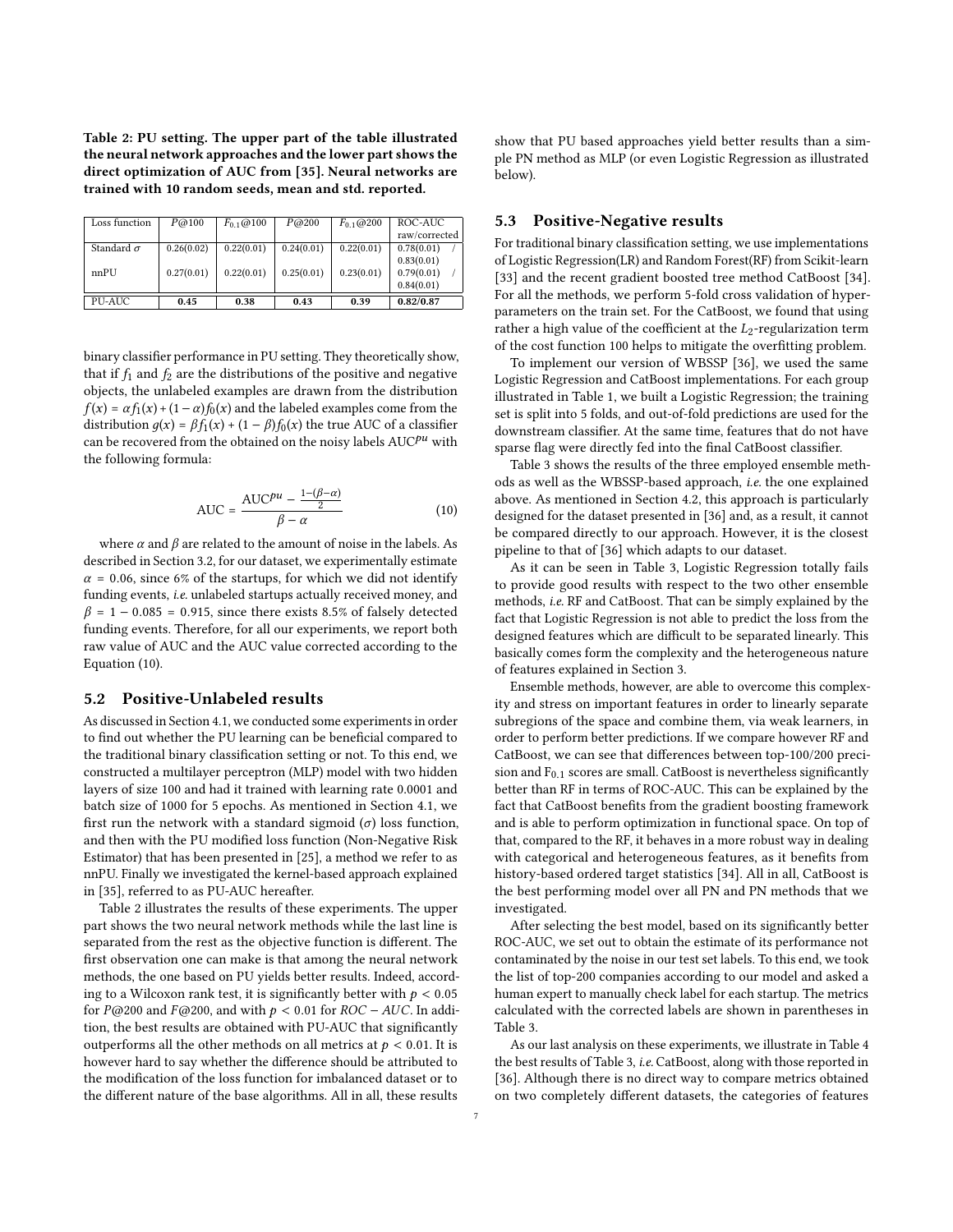<span id="page-7-1"></span>Table 3: PN setting models comparison. The best values are shown in bold. Values shown in parenthesis and marked with \* are calculated on the labels corrected by the human experts for the top 200 companies.

| Model       | P@100          | $F_{0,1}$ (@100 | P@200           | $F_{0,1}$ (@ 200 | ROC-AUC raw | ROC-AUC corrected |
|-------------|----------------|-----------------|-----------------|------------------|-------------|-------------------|
| LR          | 0.380          | 0.317           | 0.345           | 0.315            | 0.774       | 0.821             |
| RF          | 0.580          | 0.483           | 0.470           | 0.429            | 0.796       | 0.847             |
| CatBoost    | $0.53(0.640*)$ | $0.442(0.531*)$ | $0.480(0.580*)$ | $0.439(0.528^*)$ | 0.834       | 0.890             |
| WBSSP-based | 0.52           | 0.433           | 0.470           | 0.429            | 0.825       | 0.881             |

are rather similar and, accordingly, can provide a good insight into these two approaches. In terms of size and class balance the datasets are also comparable: 15128 objects with 8% of positives in [\[36\]](#page-9-8) dataset vs. 33165 objects with 6.3% of positives in our dataset. As it can be seen from the table, the results reported by the same metrics illustrate that our classifier scores are consistently higher than the ones reported in [\[36\]](#page-9-8).

<span id="page-7-2"></span>Table 4: Comparison to the results reported in [\[36\]](#page-9-8) on the dataset presented therein with WBSSP pipeline. Values marked with \* are calculated on the labels corrected by the human experts for the top 200 companies.

| Model             | P@100    | $F_{0,1}$ ( $\otimes$ 100 | P@200    | $F_{0,1}$ @ 200 | ROC-AUC             |
|-------------------|----------|---------------------------|----------|-----------------|---------------------|
| Our best model    | $0.640*$ | $0.531*$                  | $0.580*$ | $0.528*$        | $0.890$ (corrected) |
| <b>WBSSP</b> [36] | 0.626    | 0.383                     | 0.535    | 0.439           | 0.854               |

## 5.4 Ablation Analysis

In studies like the present one, the diversity of possible numerical and categorical feature makes it sometimes difficult to have deep insights on the prediction models. Accordingly, a feature importance analysis is usually crucial in order to better understand and analyze the model. For this reason, we performed an ablation analysis aiming at assessing the importance of the different feature groups.

To this end, we repetitively exclude one semantic groups of features, presented in Table [1](#page-3-1) in Section [3,](#page-1-1) and measure how it affects the model performance. Evidently, we keep always the General category as it contains the core information needed for the model. Table [5](#page-7-3) presents the results of this analysis. The fist observation one can make from this table is that including all the features provides the best performance regardless of the metric. This is an important point as it indicates that all the categories presented in Section [3](#page-1-1) are involved in boosting the performance of the prediction task. The second point is that social network information plays an important role in boosting the performance as removing it brings the most important deterioration to all metrics but ROC-AUC. When it comes to overall performance, measured by ROC-AUC, the removal of each semantic group negatively impacts the performance, again indicating that all features are important to predict funding events.

#### 5.5 Feature Importance

To complete the analysis of the features retained, we make use of a recent approach particularly designed for interpreting the results of tree-based ensemble methods. This technique, abbreviated as SHAP for SHapley Additive exPlanations, was introduced in [\[31\]](#page-9-37) and aims at addressing the inconsistency in standard feature importance scoring methods used in, e.g., [\[3,](#page-9-38) [8,](#page-9-39) [22\]](#page-9-40).

#### Table 5: Ablation Analysis

<span id="page-7-3"></span>

| Features                     | P@100          | $F_{0,1}$ (a) 100 | P@200          | $F_{0,1}$ (a) 200 | ROC-AUC<br>raw/corrected   |
|------------------------------|----------------|-------------------|----------------|-------------------|----------------------------|
| All features<br>No Financial | 0.530<br>0.530 | 0.442<br>0.442    | 0.480<br>0.440 | 0.439<br>0.402    | 0.834/0.890<br>0.819/0.873 |
| No Social Net.               | 0.480          | 0.400             | 0.405          | 0.370             | 0.820/0.873                |
| No Web presence              | 0.500          | 0.417             | 0.475          | 0.434             | 0.808/0.861                |

SHAP provides, for each feature and each example, a measure of the impact of the feature on the decision that a model makes on the example. The calculation of this impact is based on the comparison of classifier's output on a full feature vector and the expectation of the classifier's output over feature vectors with the studied feature value replaced by all the possible values of the feature. SHAP plots are then constructed, where the  $x$ -axis corresponds to SHAP impact values and the  $y$ -axis to the different features. A dot on the figure finally corresponds to an example for which the corresponding feature ( $y$ -axis) has the SHAP impact value given in the  $x$ -axis. Note that on the  $y$ -axis, features are sorted according to their importance, the topmost feature being the most important one. The importance of a feature is measured by given by the sum, over all examples, of the absolute values of the SHAP impact scores.

Figure [3](#page-8-0) displays the SHAP plots we obtained for the different semantic groups. Note that all the features are displayed for the financial group, whereas only the 20 most important features are displayed for the web-presence and the social network groups. Several conclusions can be drawn from Figure [3.](#page-8-0) We present here the most obvious ones. First, the amount of the pages mentioning the startup among the first 10 results provided by a search engine for a query that contains the startup's name is an important feature for predicting the future fundraisings. The same can be said about the number of different people that mention the startup on Twitter. Second, if the pages on LinkedIn or Crunchbase returned by search engine are a positive indicator for future fundings, the pages returned from Facebook or startupranking.com are a negative indicator. Third, not only users mentioning a startup on twitter are a positive sign for the future funding rounds, but also a startup mentioning other users is.

## <span id="page-7-0"></span>6 CONCLUSION

We have studied in this paper the problem of predicting funding events for startups. To do so, and contrary to previous studies that have used information from commercial databases, we have solely relied on information that can be extracted from freely, publicly available sources as startup websites, social media and company registries. The features we rely on can be easily obtained from these sources. Furthermore, the prediction models we use are simple and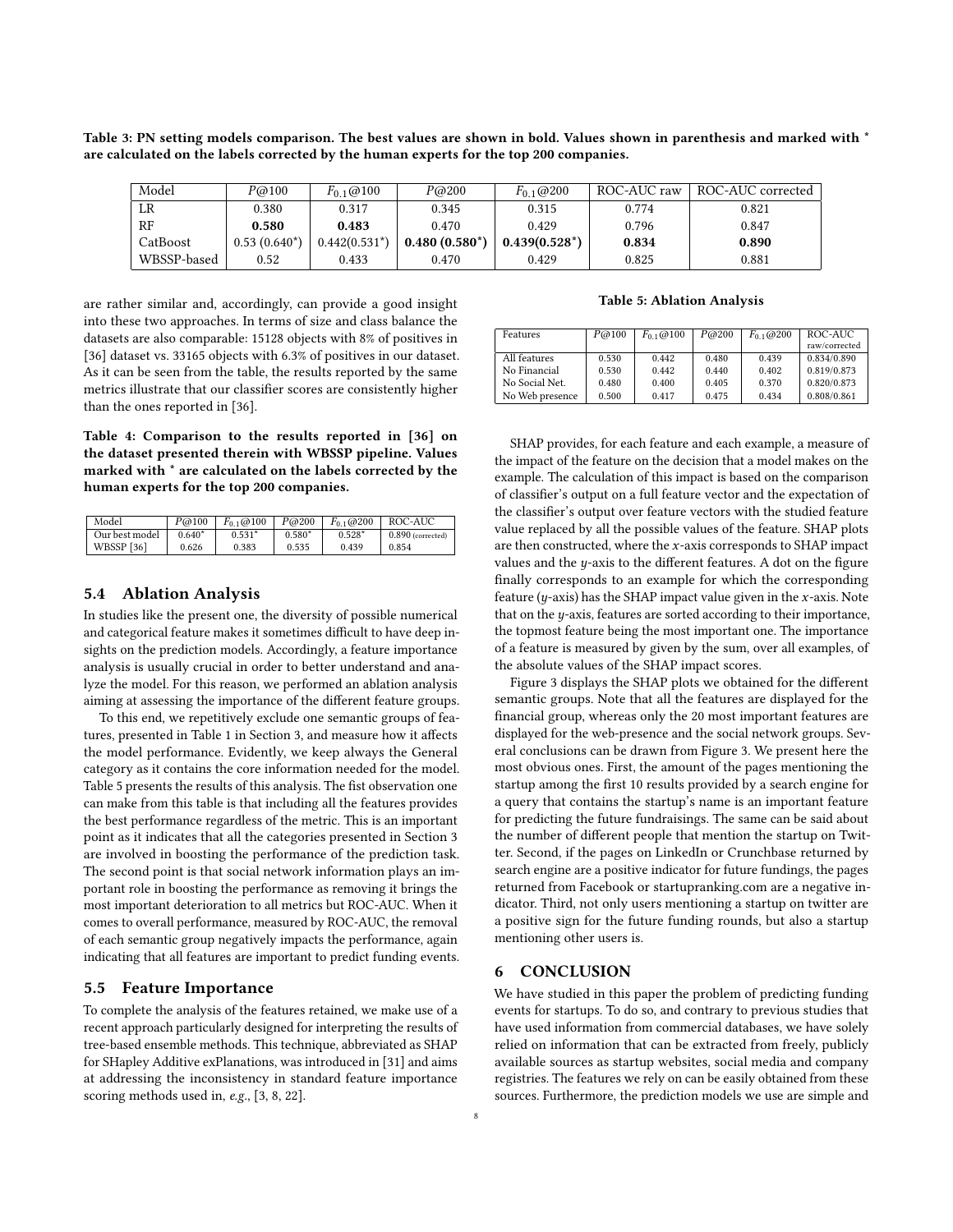

<span id="page-8-0"></span>**N previous fundings Last funding amount Mean previous fundraising amount Last fundraising age Biggest previous fundraising**



**Search results from irishtimes.com Search results from nordic9.com Search results from owler.com Search results from menabytes.com Search results from nordictechlist.com Search results from own domain Search results from uktech.news Search results from bizjournals.com Search results from breakit.se Search results from crowdfundinsider.com Search results from index.co Search results from tech.eu Search results from eu-startups.com Search results from startupranking.com Search results from facebook.com Search results from linkedin.com Search results from techcrunch.com Search results from crunchbase.com Total search results Relevant search results**



(a) Financial features

Figure 3: Feature importance analysis using SHAP-values for the different semantic groups of features (a) financial, (b) the web presence and (c) social media activities. Features are stacked vertically based on their importance from top to bottom of each figure. Each dot represent an instance in the dataset with its corresponding SHAP value on X-axis.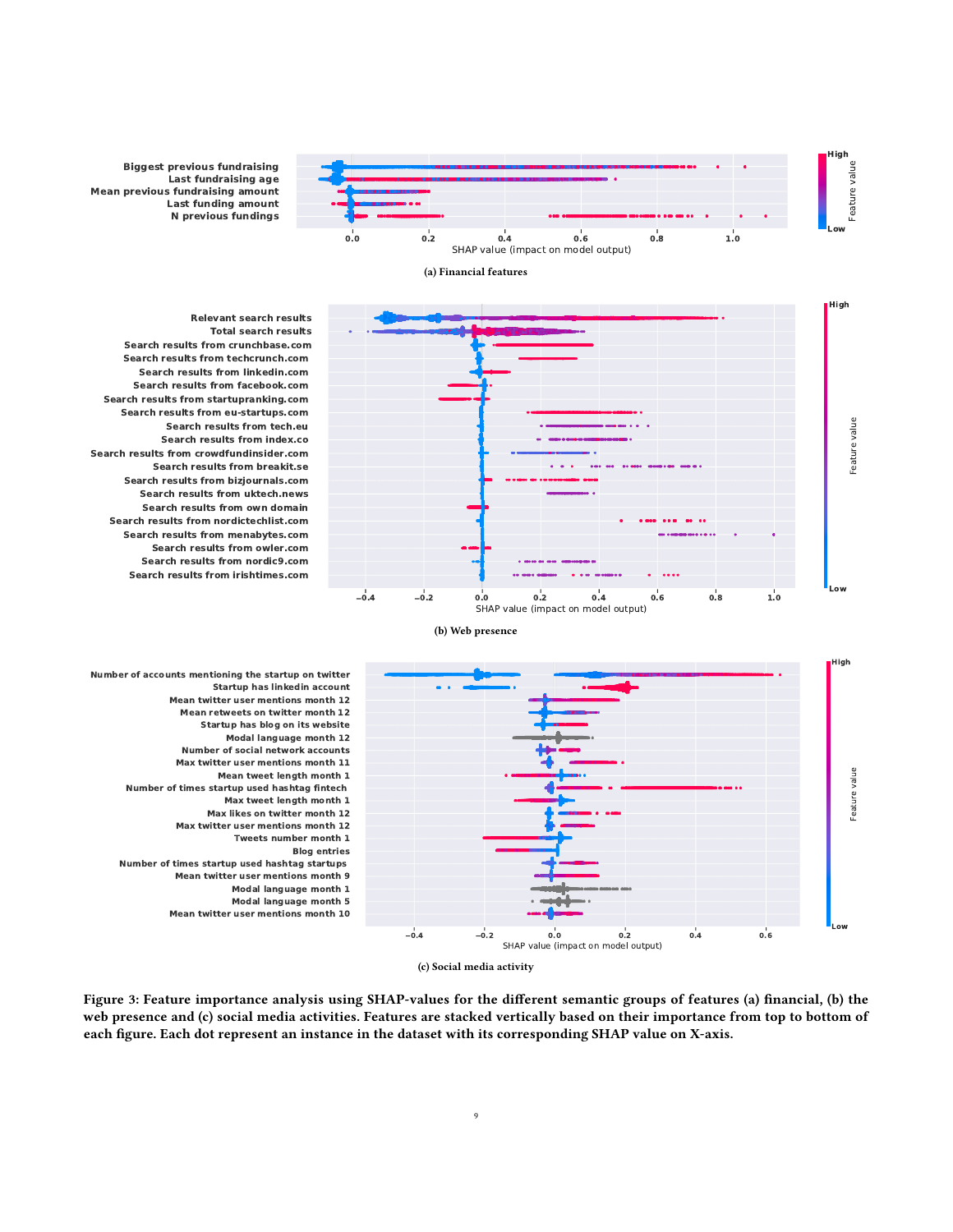wide-spread; ensemble methods in a standard positive-negative setting indeed yield the best prediction results. Despite these constraints (easily obtained features, simple prediction models), that guarantee that our methods can be re-implemented, the results we obtain are better than the ones obtained with more information sources and more complex models.

Several aspects of our work can nevertheless be improved. First of all, we want to further explore the importance of each feature and explain why certain features (as the presence on specific social networks) are negative indicators for predicting funding events. Second, we plan on using parsing techniques to limit the amount of false positives when detecting funding events in tweets and news headlines. We also plan to use word embeddings to identify additional fundraising verbs, and more generally operators, in order to increase the recall (yet, the most important problem to solve is the one related to false positives). In addition, several sources of information, also readily available, could be envisaged to complement the features we have considered. Patent databases could for example be mined in order to get indicators of the invention portfolio of a startup, an element that is taken into account by many investors. Publicly available information from investment companies, from which technological domain and market information can be inferred, could also be used to further predict which investor is likely to be interested in which startup. The space of potential use cases is large and we hope that the current work will pave the way to new studies on startup analysis.

## **REFERENCES**

- <span id="page-9-6"></span>[1] Torben Antretter, Ivo Blohm, Dietmar Grichnik, and Joakim Wincent. 2019. Predicting new venture survival: A Twitter-based machine learning approach to measuring online legitimacy. Journal of Business Venturing Insights 11 (2019), e00109.
- <span id="page-9-10"></span>[2] Farzindar Atefeh and Wael Khreich. 2015. A survey of techniques for event detection in twitter. Computational Intelligence 31, 1 (2015), 132–164.
- <span id="page-9-38"></span>[3] Lidia Auret and Chris Aldrich. 2011. Empirical comparison of tree ensemble variable importance measures. Chemometrics and Intelligent Laboratory Systems 105, 2 (2011), 157–170.
- <span id="page-9-17"></span>[4] Jessa Bekker and Jesse Davis. 2018. Learning From Positive and Unlabeled Data: A Survey. ArXiv abs/1811.04820 (2018).
- <span id="page-9-13"></span>[5] Cristiano L Castro and Antônio P Braga. 2013. Novel cost-sensitive approach to improve the multilayer perceptron performance on imbalanced data. IEEE transactions on neural networks and learning systems 24, 6 (2013), 888–899.
- <span id="page-9-11"></span>[6] Francine R Chen and Seyed Hamid Mirisaee. 2014. Do topic-dependent models improve microblog sentiment estimation?. In Eighth International AAAI Conference on Weblogs and Social Media.
- <span id="page-9-28"></span>[7] Tianqi Chen and Carlos Guestrin. 2016. Xgboost: A scalable tree boosting system. In Proceedings of the 22nd acm sigkdd international conference on knowledge discovery and data mining. ACM, 785–794.
- <span id="page-9-39"></span>[8] Tianqi Chen and Carlos Guestrin. 2016. XGBoost: A Scalable Tree Boosting System. In KDD.
- <span id="page-9-3"></span>[9] Alejandro Cremades. 2016. The art of startup fundraising: pitching investors, negotiating the deal, and everything else entrepreneurs need to know. John Wiley & Sons.
- <span id="page-9-26"></span>[10] Jesse Davis and Mark Goadrich. 2006. The relationship between Precision-Recall and ROC curves. In Proceedings of the 23rd international conference on Machine learning. ACM, 233–240.
- <span id="page-9-21"></span>[11] Marthinus C Du Plessis, Gang Niu, and Masashi Sugiyama. 2014. Analysis of learning from positive and unlabeled data. In Advances in neural information processing systems. 703–711.
- <span id="page-9-27"></span>[12] Marthinus Christoffel du Plessis, Gang Niu, and Masashi Sugiyama. 2015. Convex Formulation for Learning from Positive and Unlabeled Data. In ICML.
- <span id="page-9-20"></span>[13] Charles Elkan and Keith Noto. 2008. Learning classifiers from only positive and unlabeled data. In Proceedings of the 14th ACM SIGKDD international conference on Knowledge discovery and data mining. ACM, 213–220.
- <span id="page-9-30"></span>[14] Tom Fawcett. 2006. An introduction to ROC analysis. Pattern recognition letters 27, 8 (2006), 861–874.
- <span id="page-9-1"></span>[15] David Feinleib. 2011. Why startups fail: and how yours can succeed. Apress.
- <span id="page-9-2"></span>[16] Carmine Giardino, Xiaofeng Wang, and Pekka Abrahamsson. 2014. Why earlystage software startups fail: a behavioral framework. In International conference of software business. Springer, 27–41.
- <span id="page-9-31"></span>David J Hand and Robert  $\bar{J}$  Till. 2001. A simple generalisation of the area under the ROC curve for multiple class classification problems. Machine learning 45, 2 (2001), 171–186.
- <span id="page-9-33"></span>[18] Haibo He and Edwardo A Garcia. 2009. Learning from imbalanced data. IEEE Transactions on knowledge and data engineering 21, 9 (2009), 1263–1284.
- <span id="page-9-25"></span>[19] Alan Herschtal and Bhavani Raskutti. 2004. Optimising area under the ROC curve using gradient descent. In Proceedings of the twenty-first international conference on Machine learning. ACM, 49.
- <span id="page-9-9"></span>[20] David Scott Hunter, Ajay Saini, and Tauhid Zaman. 2017. Picking Winners: A Data Driven Approach to Evaluating the Quality of Startup Companies. arXiv preprint arXiv:1706.04229 (2017).
- <span id="page-9-0"></span>[21] Ari Hyytinen, Mika Pajarinen, and Petri Rouvinen. 2015. Does innovativeness reduce startup survival rates? Journal of Business Venturing 30, 4 (2015), 564–581.
- <span id="page-9-40"></span>[22] Alexandre Irrthum, Louis Wehenkel, Pierre Geurts, et al. 2010. Inferring regulatory networks from expression data using tree-based methods. PloS one 5, 9 (2010), e12776.
- <span id="page-9-35"></span>[23] Shantanu Jain, Martha White, and Predrag Radivojac. 2017. Recovering true classifier performance in positive-unlabeled learning. In Thirty-First AAAI Conference on Artificial Intelligence.
- <span id="page-9-29"></span>[24] Guolin Ke, Qi Meng, Thomas Finley, Taifeng Wang, Wei Chen, Weidong Ma, Qiwei Ye, and Tie-Yan Liu. 2017. Lightgbm: A highly efficient gradient boosting decision tree. In Advances in Neural Information Processing Systems. 3146–3154.
- <span id="page-9-22"></span>[25] Ryuichi Kiryo, Gang Niu, Marthinus Christoffel du Plessis, and Masashi Sugiyama. 2017. Positive-Unlabeled Learning with Non-Negative Risk Estimator. In NIPS.
- <span id="page-9-32"></span>[26] Sergey Korolev, Amir Safiullin, Mikhail Belyaev, and Yulia Dodonova. 2017. Residual and plain convolutional neural networks for 3d brain mri classification. In 2017 IEEE 14th International Symposium on Biomedical Imaging (ISBI 2017). IEEE, 835–838.
- <span id="page-9-14"></span>[27] Bartosz Krawczyk. 2016. Learning from imbalanced data: open challenges and future directions. Progress in Artificial Intelligence 5, 4 (2016), 221–232.
- <span id="page-9-19"></span>[28] Xiaoli Li and Bing Liu. 2003. Learning to Classify Texts Using Positive and Unlabeled Data. In IICAI.
- <span id="page-9-12"></span>[29] Yan Li, Vineeth Rakesh, and Chandan K Reddy. 2016. Project success prediction in crowdfunding environments. In Proceedings of the Ninth ACM International Conference on Web Search and Data Mining. ACM, 247–256.
- <span id="page-9-18"></span>[30] Bing Liu, Wee Sun Lee, Philip S. Yu, and Xiaoli Li. 2002. Partially Supervised Classification of Text Documents. In ICML.
- <span id="page-9-37"></span>[31] Scott M. Lundberg, Gabriel G. Erion, and Su-In Lee. 2018. Consistent Individualized Feature Attribution for Tree Ensembles. CoRR abs/1802.03888 (2018). arXiv[:1802.03888 http://arxiv.org/abs/1802.03888](http://arxiv.org/abs/1802.03888)
- <span id="page-9-23"></span>[32] Mehryar Mohri, Afshin Rostamizadeh, and Ameet Talwalkar. 2012. Foundations of Machine Learning. The MIT Press.
- <span id="page-9-36"></span>[33] F. Pedregosa, G. Varoquaux, A. Gramfort, V. Michel, B. Thirion, O. Grisel, M. Blondel, P. Prettenhofer, R. Weiss, V. Dubourg, J. Vanderplas, A. Passos, D. Cournapeau, M. Brucher, M. Perrot, and E. Duchesnay. 2011. Scikit-learn: Machine Learning in Python. Journal of Machine Learning Research 12 (2011), 2825–2830.
- <span id="page-9-16"></span>[34] Liudmila Prokhorenkova, Gleb Gusev, Aleksandr Vorobev, Anna Veronika Dorogush, and Andrey Gulin. 2018. CatBoost: unbiased boosting with categorical features. In Advances in Neural Information Processing Systems. 6638–6648.
- <span id="page-9-24"></span>[35] Tomoya Sakai, Gang Niu, and Masashi Sugiyama. 2017. Semi-supervised AUC optimization based on positive-unlabeled learning. Machine Learning 107 (2017), 767–794.
- <span id="page-9-8"></span>[36] Boris Sharchilev, Michael Roizner, Andrey Rumyantsev, Denis Ozornin, Pavel Serdyukov, and Maarten de Rijke. 2018. Web-based Startup Success Prediction. In Proceedings of the 27th ACM International Conference on Information and Knowledge Management. ACM, 2283–2291.
- <span id="page-9-7"></span>[37] Andranik Tumasjan, Reiner Braun, and Barbara Stolz. 2019. I Gotta Feeling: How Twitter Sentiment Predicts Venture Capital Valuations of Technology Startups. In Academy of Management Proceedings, Vol. 2019. Academy of Management Briarcliff Manor, NY 10510, 11887.
- <span id="page-9-15"></span>[38] Fei Wu, Xiao-Yuan Jing, Shiguang Shan, Wangmeng Zuo, and Jing-Yu Yang. 2017. Multiset feature learning for highly imbalanced data classification. In Thirty-First AAAI Conference on Artificial Intelligence.
- <span id="page-9-4"></span>[39] Guang Xiang, Zeyu Zheng, Miaomiao Wen, Jason Hong, Carolyn Rose, and Chao Liu. 2012. A supervised approach to predict company acquisition with factual and topic features using profiles and news articles on techcrunch. In Sixth International AAAI Conference on Weblogs and Social Media.
- <span id="page-9-34"></span>[40] Jing Zhang, Xindong Wu, and Victor S Shengs. 2014. Active learning with imbalanced multiple noisy labeling. IEEE transactions on cybernetics 45, 5 (2014), 1095–1107.
- <span id="page-9-5"></span>[41] Qizhen Zhang, Tengyuan Ye, Meryem Essaidi, Shivani Agarwal, Vincent Liu, and Boon Thau Loo. 2017. Predicting startup crowdfunding success through longitudinal social engagement analysis. In Proceedings of the 2017 ACM on Conference on Information and Knowledge Management. ACM, 1937–1946.